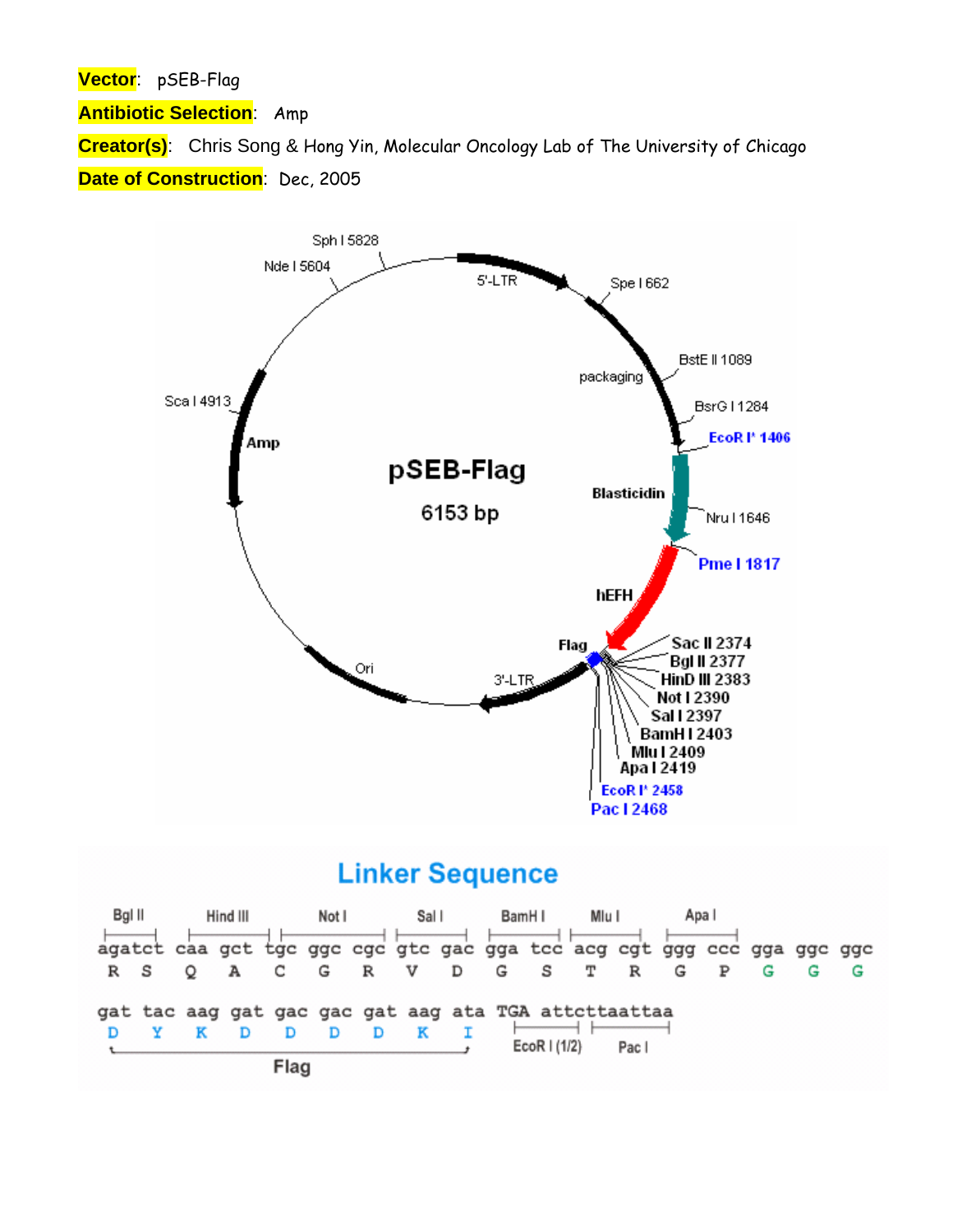## **pSEB-Flag (human EF1a/HLTV hybrid promoter) Full-Length Sequence**

TGAAAGACCC CACCTGTAGG TTTGGCAAGC TAGCTTAAGT AACGCCATTT TGCAAGGCATGGAAAATACATAACTGAGAA TAGAGAAGTT AGATCAAGG TTAGGAACAGAGAGACAGCAGAATATGGGCCAAACAGGATATCTGTGGTAAGCAGTTCCTCCCCGGCTCAGGGCCAAGAACAGATGGTCCCCAGATGCGGTCCCGC CCTCAGCAGTTTCTAGAGAACCATCAGATGTTTCCAGGGTGCCCCAAGGACCTGAAATGACCCTGTGCCTTATTTGAACTAACCAATCAGTTCGCTTCTCGCTTCT GTTCGCGCGCTTCTGCTCCCCGAGCTCAATAAAAGAGCCCACAACCCCTCACTCGGCGCGCCAGTCCTCCGATAGACTGCGTCGCCCGGGTACCCGTATTCCCAAT AAAGCCTCTTG CTGTTTGCAT CCGAATCGTG GACTCGCTGA TCCTTGGGAG GGTCTCCTCAGATTGATTGACTGCCCACCTCGGGGGTCTTTCATTTGGAG GTTCCACCGA GATTTGGAGACCCCTGCCCA GGGACCACCGACCCCCCCGC CGGGAGGTAA GCTGGCCAGC GGTCGTTTCGTGTCTGTCTC TGTCTTTGTG CGTGTTTGTGCCGGCATCTAATGTTTGCGCCTGCGTCTGTACTAGTTAGCTAACTAGCTCTGTATCTGGCGGACCCGTGGTGGAACTGACGAGTTCTGAACACCCG GCCG CAACCCTGGG AGACGTCCCAGGGACTTTGGGGGCCGTTTTTGTGGCCCGACCTGAGGAAGGGAGTCGATGTGGAATCCGACCCCGTCAGGATATGTGGTT CTGGTAGGAGACGAGAACCT AAAACAGTTC CCGCCTCCGT CTGAATTTTTGCTTTCGGTT TGGAACCGAAGCCGCGCGTC TTGTCTGCTG CAGCGCTGCA GCATCGTTCT GTGTTGTCTC TGTCTGACTGTGTTTCTGTA TTTGTCTGAA AATTAGGGCC AGACTGTTAC CACTCCCTTAAGTTTGACCTTAGGTCACTG GAAAGATGTCGAGCGGATCG CTCACAACCA GTCGGTAGAT GTCAAGAAGAGACGTTGGGT TACCTTCTGC TCTGCAGAAT GGCCAACCTTTAACGTCGGA TGGCCGCGAGACGGCACCTT TAACCGAGAC CTCATCACCC AGGTTAAGAT CAAGGTCTTT TCACCTGGCCCGCATGGACA CCCAGACCAGGTCCCCTACA TCGTGACCTG GGAAGCCTTG GCTTTTGACCCCCCTCCCTG GGTCAAGCCCTTTGTACACC CTAAGCCTCC GCCTCCTCTT CCTCCATCCGCCCCGTCTCT CCCCCTTGAACCTCCTCGTTCGACCCCGCCTCGATCCTCCCTTTATCCAGCCCTCACTCCTTCTCTAGGCGCCG**GAATTC**ACCATGGCCAAGCCTTTGTCTCAAGA AGAATCCACCCTCATTGAAAGAGCAACGGCTACAATCAACAGCATCCCCATCTCTGAAGACTACAGCGTCGCCAGCGCAGCTCTCTCTAGCGACGGCCGCATCTTC ACTGGTGTCAATGTATATCATTTTACTGGGGGACCTTGTGCAGAACTCGTGGTGCTGGGCACTGCTGCTGCTGCGGCAGCTGGCAACCTGACTTGTATCGTCGCGA TCGGAAATGAGAACAGGGGCATCTTGAGCCCCTGCGGACGGTGCCGACAGGTGCTTCTCGATCTGCATCCTGGGATCAAAGCCATAGTGAAGGACAGTGATGGACA GCCGACGGCAGTTGGGATTCGTGAATTGCTGCCCTCTGGTTATGTGTGGGAGGGCtaa**gtttaaacatgcag**CGCTCCGGTGCCCGTCAGTGGGCAGAGCGCACAT CGCCCACAGTCCCCGAGAAGTTGGGGGGAGGGGTCGGCAATTGAACCGGTGCCTAGAGAAGGTGGCGCGGGGTAAACTGGGAAAGTGATGTCGTGTACTGGCTCCG CCTTTTTCCCGAGGGTGGGGGAGAACCGTATATAAGTGCAGTAGTCGCCGTGAACGTTCTTTTTCGCAACGGGTTTGCCGCCAGAACACAGCTGAAGCTAGCTTCG AGGGGCTCGCATCTCTCCTTCACGCGCCCGCCGCCCTACCTGAGGCCGCCATCCACGCCGGTTGAGTCGCGTTCTGCCGCCTCCCGCCTGTGGTGCCTCCTGAACT GCGTCCGCCGTCTAGGTAAGTTTAAAGCTCAGGTCGAGACCGGGCCTTTGTCCGGCGCTCCCTTGGAGCCTACCTAGACTCAGCCGGCTCTCCACGCTTTGCCTGA CCCTGCTTGCTCAACTCTACGTCTTTGTTTCGTTTTCTGTTCTGCGCCGTTACAGATCCAAGCTGTGACCGGCGCCTAC **atcgat ccgcgg AGAtctaagctt gcgg ccg cgt cga cgg atc cA CGC GT GGGCCC** gga ggc ggc gat tac aag gat gac gac gat aag ata TGA attc**ttaattaa CGAT**AAAATAAAAGATTTTATTTAGTCTCCAGAAAAAGGGGGGAATGAAAGACCCCACCTGTAGGTTTGGCAAGCTAGCTTAAGTAACGCCATTTTGCAAGGCATG GAAAATACATAACTGAGAATAGAGAAGTTCAGATCAAGGTTAGGAACAGAGAGACAGCAGAATATGGGCCAAACAGGATATCTGTGGTAAGCAGTTCCTGCCCCGG CTCAGGGCCAAGAACAGATGGTCCCCAGATGCGGTCCCGCCCTCAGCAGTTTCTAGAGAACCATCAGATGTTTCCAGGGTGCCCCAAGGACCTGAAATGACCCTGT GCCTTATTTGAACTAACCAATCAGTTCGCTTCTCGCTTCTGTTCGCGCGCTTCTGCTCCCCGAGCTCAATAAAAGAGCCCACAACCCCTCACTCGGCGCGCCAGTC CTCCGATAGACTGCGTCGCCCGGGTACCCGTGTATCCAATAAACCCTCTTGCAGTTGCATCCGACTTGTGGTCTCGCTGTTCCTTGGGAGGGTCTCCTCTGAGTGA TTGACTACCCGTCAGCGGGGGTCTTTCATGGGTAACAGTTTCTTGAAGTTGGAGAACAACATTCTGAGGGTAGGAGTCGAATATTAAGTAATCCTGACTCAATTAG CCACTGTTTTGAATCCACATACTCCAATACTCCTGAAATAGTTCATTATGGACAGCGCAGAAGAGCTGGGGAGAATTAATTCGTAATCATGGTCATAGCTGTTTCC TGTG TGAAATTGTTATCCGCTCAC AATTCCACACAACATACGAGCCGGAAGCATAAAGTGTAAAGCCTGGGGTGCCTAATGAGTGAGCTAACTCACATTAATTG CGTTGCGCTC ACTGCCCGCT TTCCAGTCGGGAAACCTGTC GTGCCAGCTGCATTAATGAA TCGGCCAACG CGCGGGGAGA GGCGGTTTGCGTATTGGGCG CTCTTCCGCT TCCTCGCTCA CTGACTCGCTGCGCTCGGTC GTTCGGCTGCGGCGAGCGGT ATCAGCTCAC TCAAAGGCGG TAATACGGTTATCCACAGAA TCAGGGGATAACGCAGGAAA GAACATGTGAGCAAAAGGCC AGCAAAAGGC CAGGAACCGT AAAAAGGCCGCGTTGCTGGC GTTTTTCCATAGGCTCCGCC CCCCTGACGA GCATCACAAA AATCGACGCTCAAGTCAGAG GTGGCGAAAC CCGACAGGAC TATAAAGATACCAGGCGTTT CCCCCTGGAAGCTCCCTCGT GCGCTCTCCT GTTCCGACCC TGCCGCTTAC CGGATACCTG TCCGCCTTTCTCCCTTCGGG AAGCGTGGCGCTTTCTCATA GCTCACGCTGTAGGTATCTC AGTTCGGTGTAGGTCGTTCG CTCCAAGCTGGGCTGTGTGC ACGAACCCCC CGTTCAGCCC GACCGCTGCGCCTTATCCGG TAACTATCGT CTTGAGTCCA ACCCGGTAAGACACGACTTA TCGCCACTGGCAGCAGCCAC TGGTAACAGG ATTAGCAGAG CGAGGTATGT AGGCGGTGCT ACAGAGTTCTTGAAGTGGTG GCCTAACTACGGCTACACTA GAAGGACAGT ATTTGGTATC TGCGCTCTGCTGAAGCCAGT TACCTTCGGAAAAAGAGTTG GTAGCTCTTG ATCCGGCAAA CAAACCACCGCTGGTAGCGG TGGTTTTTTT GTTTGCAAGC AGCAGATTACGCGCAGAAAA AAAGGATCTCAAGAAGATCC TTTGATCTTT TCTACGGGGT CTGACGCTCA GTGGAACGAA AACTCACGTTAAGGGATTTT GGTCATGAGATTATCAAAAA GGATCTTCAC CTAGATCCTT TTAAATTAAAAATGAAGTTT TAAATCAATCTAAAGTATAT ATGAGTAAAC TTGGTCTGAC AGTTACCAATGCTTAATCAG TGAGGCACCT ATCTCAGCGA TCTGTCTATTTCGTTCATCC ATAGTTGCCTGACTCCCCGT CGTGTAGATA ACTACGATAC GGGAGGGCTT ACCATCTGGC CCCAGTGCTGCAATGATACC GCGAGACCCACGCTCACCGG CTCCAGATTT ATCAGCAATA AACCAGCCAGCCGGAAGGGC CGAGCGCAGAAGTGGTCCTG CAACTTTATC CGCCTCCATC CAGTCTATTAATTGTTGCCG GGAAGCTAGA GTAAGTAGTT CGCCAGTTAATAGTTTGCGC AACGTTGTTGCCATTGCTAC AGGCATCGTG GTGTCACGCT CGTCGTTTGGTATGGCTTCA TTCAGCTCCGGTTCCCAACG ATCAAGGCGA GTTACATGAT CCCCCATGTT GTGCAAAAAA GCGGTTAGCTCCTTCGGTCC TCCGATCGTTGTCAGAAGTA AGTTGGCCGC AGTGTTATCA CTCATGGTTATGGCAGCACT GCATAATTCT CTTACTGTCA TGCCATCCGTAAGATGCTTT TCTGTGACTGGTGAGTACTC AACCAAGTCA TTCTGAGAAT AGTGTATGCG GCGACCGAGT TGCTCTTGCCCGGCGTCAAT ACGGGATAAT ACCGCGCCACATAGCAGAACTTTAAAAGTG CTCATCATTGGAAAACGTTC TTCGGGGCGAAAACTCTCAA GGATCTTACC GCTGTTGAGA TCCAGTTCGATGTAACCCAC TCGTGCACCC AACTGATCTT CAGCATCTTTTACTTTCACC AGCGTTTCTGGGTGAGCAAA AACAGGAAGG CAAAATGCCG CAAAAAAGGG AATAAGGGCG ACACGGAAATGTTGAATACT CATACTCTTC CTTTTTCAAT ATTATTGAAG CATTTATCAG GGTTATTGTCTCATGAGCGG ATACATATTTGAATGTATTT AGAAAAATAAACAAATAGGG GTTCCGCGCACATTTCCCCG AAAAGTGCCA CCTGACGTCT AAGAAACCATTATTATCATG ACATTAACCTATAAAAATAG GCGTATCACG AGGCCCTTTC GTCTCGCGCG TTTCGGTGAT GACGGTGAAAACCTCTGACA CATGCAGCTC CCGGAGACGG TCACAGCTTG TCTGTAAGCGGATGCCGGGAGCAGACAAGC CCGTCAGGGCGCGTCAGCGG GTGTTGGCGG GTGTCGGGGC TGGCTTAACTATGCGGCATC AGAGCAGATT GTACTGAGAG TGCACCATATGCGGTGTGAA ATACCGCACAGATGCGTAAG GAGAAAATAC CGCATCAGGC GCCATTCGCC ATTCAGGCTG CGCAACTGTTGGGAAGGGCG ATCGGTGCGGGCCTCTTCGC TATTACGCCA GCTGGCGAAA GGGGGATGTGCTGCAAGGCG ATTAAGTTGGGTAACGCCAG GGTTTTCCCA GTCACGACGT TGTAAAACGACGGCGCAAGG AATGGTGCAT GCAAGGAGAT GGCGCCCAACAGTCCCCCGG CCACGGGGCCTGCCACCATA CCCACGCCGA AACAAGCGCT CATGAGCCCGAAGTGGCGAG CCCGATCTTCCCCATCGGTG ATGTCGGCGA TATAGGCGCC AGCAACCGCA CCTGTGGCGC CGGTGATGCCGGCCACGATG CGTCCGGCGTAGAGGCGATT AGTCCAATTT GTTAAAGACA GGATATCAGTGGTCCAGGCT CTAGTTTTGA CTCAACAATA TCACCAGCTGAAGCCTATAG AGTACGAGCCATAGATAAAA TAAAAGATTT TATTTAGTCT CCAGAAAAAG GGGGGAA

## **Unique enzymes in pSEB-Flag:**

| Spe I    | A CTAG.T             | 662  |
|----------|----------------------|------|
| BstE II  | G'GTNAC.C            | 1089 |
| BsrG I   | T GTAC.A             | 1284 |
| Nco I    | $C$ $CATG$ , $G$     | 1413 |
| Bby II   | GAAGAC 7/11          | 1499 |
| Bbs I    | GAAGAC 8/12          | 1500 |
| Nru I    | TCG CGA              | 1646 |
| BsaB I   | <b>GATNN   NNATC</b> | 1713 |
| Pme I    | CTTT AAAC            | 1817 |
| Mun I    | C'AATT.G             | 1899 |
| Age I    | A CCGG.T             | 1906 |
| $C1a$ I  | AT CG.AT             | 2366 |
| Sac II   | CC.GC GG             | 2374 |
| Bal II   | A GATC.T             | 2377 |
| HinD III | A AGCT.T             | 2383 |
| Not I    | GC GGCC, GC          | 2390 |

| Sal I    | G`TCGA, C              | 2397 |
|----------|------------------------|------|
| Acc I    | GT MK.AC               | 2398 |
| HinC II  | GTY   RAC              | 2399 |
| Hind II  | GTY   RAC              | 2399 |
| BamH I   | G'GATC.C               | 2403 |
| Mlu I    | A CGCG.T               | 2409 |
| Bsp120 I | G`GGCC.C               | 2415 |
| Apa I    | G.GGCC C               | 2419 |
| Pac I    | TTA, AT`TAA            | 2468 |
| Sca I    | AGT ACT                | 4913 |
| Nde I    | CA'TA.TG               | 5604 |
| Sph I    | G.CATG'C               | 5828 |
|          | Number of enzymes = 28 |      |

**The following enzymes do not cut in pSEB-Flag:**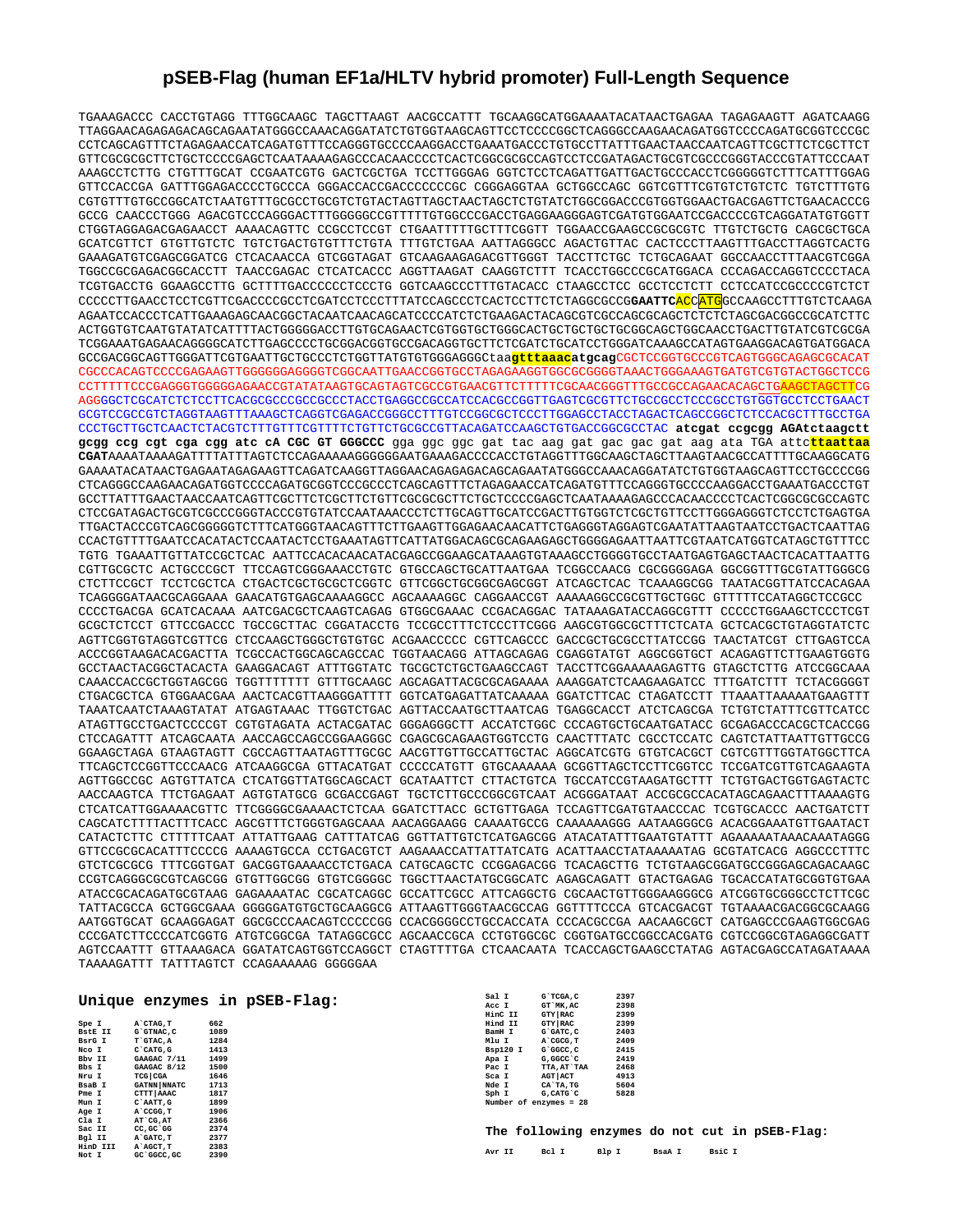| BsiW I<br><b>Bst1107 I</b> | Bsm I<br>BstB I   |              | Bsp1286 I<br>BstX I              | BspM I<br>Dra III | BspM II<br>Eco72 I |                          |             | 766<br>2689        | 1207<br>2702 | 1587<br>5834 | 1855         |
|----------------------------|-------------------|--------------|----------------------------------|-------------------|--------------------|--------------------------|-------------|--------------------|--------------|--------------|--------------|
| Esp I                      | Fse I             |              | Hpa I                            | Nsi I             | PaeR7 I            | BsoF I                   |             | $(42)$ 729         | 903          | 919          | 922          |
| PflM I                     | Pml I             |              | Rsr II                           | Sfi I             | SnaB I             |                          |             | 927                | 930          | 1135         | 1515         |
| Spl I                      | Srf I             |              | Stu I                            | Xca I             | Xcm I              |                          |             | 1534<br>1617       | 1608<br>1620 | 1611<br>1784 | 1614<br>1825 |
|                            |                   |              |                                  |                   |                    |                          |             | 2045               | 2104         | 2119         | 2150         |
|                            |                   |              | pSEB-Flag: sites sorted by name: |                   |                    |                          |             | 2390               | 2393         | 2426         | 3365         |
|                            |                   |              |                                  |                   |                    |                          |             | 3446<br>3740       | 3464<br>3883 | 3467<br>3948 | 3585<br>3951 |
| Aat II                     | (2)               | 747          | 5355                             |                   |                    |                          |             | 4157               | 4485         | 4824         | 4851         |
| Acc I<br>Acc65 I           | (1)<br>(2)        | 2398<br>403  | 2918                             |                   |                    |                          |             | 4946               | 5175         | 5462         | 5571         |
| Aci I                      | $(69)$ 199        |              | 205                              | 568               | 590                | Bsp120 I                 | (1)         | 5675<br>2415       | 5748         |              |              |
|                            |                   | 690          | 729                              | 862               | 903                | BspH I                   | (4)         | 4260               | 5268         | 5373         | 5897         |
|                            |                   | 1044<br>1319 | 1135<br>1357                     | 1201<br>1534      | 1300<br>1616       | Bsr I                    |             | $(18)$ 376         | 1032         | 1060         | 1548         |
|                            |                   | 1683         | 1928                             | 1965              | 2045               |                          |             | 1572<br>3341       | 1941<br>3947 | 1962<br>3960 | 2891<br>4074 |
|                            |                   | 2101         | 2104                             | 2119              | 2150               |                          |             | 4480               | 4598         | 4641         | 4908         |
|                            |                   | 2157<br>2389 | 2184<br>2393                     | 2371<br>2425      | 2373<br>2714       |                          |             | 5080               | 5786         |              |              |
|                            |                   | 2720         | 3016                             | 3230              | 3333               | BsrB I<br>BsrD I         | (4)<br>(2)  | 1044<br>4494       | 3232<br>4668 | 3473         | 5274         |
|                            |                   | 3389         | 3399                             | 3423              | 3466               | BsrG I                   | (1)         | 1284               |              |              |              |
|                            |                   | 3473<br>3740 | 3494<br>3759                     | 3585<br>3880      | 3613<br>3990       | <b>BssH II</b>           | (4)         | 319                | 370          | 2834         | 2885         |
|                            |                   | 4125         | 4134                             | 4496              | 4587               | BssS I                   | (4)         | 1589               | 3713         | 5097         | 5404         |
|                            |                   | 4778         | 4824                             | 4945              | 4989               | <b>BstE II</b><br>BstN I | (1)<br>(17) | 1089<br>243        | 550          | 737          | 750          |
|                            |                   | 5066<br>5495 | 5175<br>5534                     | 5274<br>5544      | 5321<br>5570       |                          |             | 1171               | 1196         | 1219         | 1239         |
|                            |                   | 5608         | 5621                             | 5647              | 5704               |                          |             | 1269               | 1719         | 2758         | 3280         |
|                            |                   | 5963         |                                  |                   |                    |                          |             | 3568<br>6052       | 3689         | 3702         | 5775         |
| Afl II<br>Afl III          | (3)               | 35           | 1008                             | 2550              |                    | BstU I                   |             | $(26)$ 319         | 321          | 372          | 905          |
| Age I                      | (2)<br>(1)        | 2409<br>1906 | 3540                             |                   |                    |                          |             | 907                | 1137         | 1646         | 1928         |
| Aha II                     | (9)               | 744          | 1400                             | 2357              | 4970               |                          |             | 2097<br>2411       | 2142<br>2834 | 2373<br>2836 | 2395<br>2887 |
|                            |                   | 5352         | 5656                             | 5839              | 5953               |                          |             | 3387               | 3389         | 3587         | 4168         |
| Ahd I                      | (4)               | 5974<br>1022 | 2963                             | 3009              | 4433               |                          |             | 4498               | 4991         | 5323         | 5423         |
| Alu I                      | (33)              | 30           | 34                               | 338               | 582                | BstY I                   | (9)         | 5425<br>2339       | 5528<br>2377 | 2403         | 4181         |
|                            |                   | 670          | 678                              | 1517              | 1622               |                          |             | 4192               | 4278         | 4290         | 5058         |
|                            |                   | 2058<br>2347 | 2064<br>2385                     | 2068<br>2545      | 2206<br>2549       |                          |             | 5075               |              |              |              |
|                            |                   | 2853         | 3172                             | 3205              | 3300               | Bsu36 I<br>Cac8 I        | (3)<br>(37) | 783<br>28          | 1020<br>32   | 2113<br>321  | 372          |
|                            |                   | 3364         | 3482                             | 3708              | 3798               |                          |             | 584                | 588          | 633          | 652          |
|                            |                   | 3844<br>4785 | 4101<br>5464                     | 4622<br>5483      | 4722<br>5728       |                          |             | 1201               | 1510         | 1624         | 2066         |
|                            |                   | 6084         |                                  |                   |                    |                          |             | 2080<br>2387       | 2101<br>2543 | 2264<br>2547 | 2292<br>2836 |
| Alw I                      | $(16)$ 455        |              | 1053                             | 1359              | 1729               |                          |             | 2887               | 3333         | 3362         | 3471         |
|                            |                   | 2335<br>4102 | 2363<br>4188                     | 2399<br>4188      | 2410<br>4285       |                          |             | 3557               | 3594         | 4154         | 4545         |
|                            |                   | 4286         | 4750                             | 5065              | 5071               |                          |             | 5558<br>5826       | 5706<br>5867 | 5726<br>5915 | 5730<br>5957 |
| AlwN I                     | (3)               | 159          | 2674                             | 3956              |                    |                          |             | 5987               |              |              |              |
| Apa I                      | (1)               | 2419<br>3854 | 5100                             | 5597              |                    | Cfr10 I                  | (8)         | 631                | 1906         | 2130         | 2262         |
| ApaL I<br>Apo I            | (3)<br>(3)        | 874          | 1406                             | 2458              |                    |                          |             | 2353               | 4513         | 5976         | 5985         |
| Asc I                      | (2)               | 370          | 2885                             |                   |                    | Cla I<br>Csp6 I          | (1)<br>(8)  | 2366<br>404        | 660          | 1285         | 1956         |
| Ase I<br>Asp718            | (4)<br>(2)        | 3183<br>403  | 3311<br>2918                     | 3370              | 4605               |                          |             | 2919               | 4912         | 5588         | 6099         |
| Ava I                      | (7)               | 333          | 399                              | 500               | 1873               | Dde I                    | (23)        | 75<br>783          | 169<br>1020  | 210<br>1292  | 478<br>1810  |
|                            |                   | 1975         | 2848                             | 2914              |                    |                          |             | 2113               | 2207         | 2258         | 2381         |
| Ava II                     | $(13)$ 188        | 692          | 201<br>1221                      | 256<br>1574       | 553<br>2703        |                          |             | 2590               | 2684         | 2725         | 2994         |
|                            |                   | 2716         | 2771                             | 4571              | 4793               |                          |             | 3065<br>4930       | 3815<br>5356 | 4224<br>5591 | 4390         |
|                            |                   | 6048         |                                  |                   |                    | Dpn I                    | $(28)$ 95   |                    | 461          | 1048         | 1180         |
| BamH I<br>Ban I            | (1)<br>$(17)$ 246 | 2403         | 403                              | 1144              | 1399               |                          |             | 1365               | 1649         | 1710         | 1724         |
|                            |                   | 1689         | 1834                             | 1909              | 2165               |                          |             | 2341<br>2610       | 2369<br>4108 | 2379<br>4183 | 2405<br>4194 |
|                            |                   | 2356<br>4381 | 2761<br>5655                     | 2918<br>5838      | 3284<br>5952       |                          |             | 4202               | 4280         | 4292         | 4397         |
|                            |                   | 5973         |                                  |                   |                    |                          |             | 4738               | 4756         | 4802         | 5060         |
| Ban II                     | (9)               | 340          | 353                              | 1679              | 2080               | DpnII                    | $(28)$ 93   | 5077               | 5113<br>459  | 5698<br>1046 | 5922<br>1178 |
|                            |                   | 2419<br>5919 | 2855                             | 2868              | 5905               |                          |             | 1363               | 1647         | 1708         | 1722         |
| Bbe I                      | (6)               | 1403         | 2360                             | 5659              | 5842               |                          |             | 2339<br>2608       | 2367<br>4106 | 2377<br>4181 | 2403<br>4192 |
|                            |                   | 5956         | 5977                             |                   |                    |                          |             | 4200               | 4278         | 4290         | 4395         |
| Bbs I<br>Bbv I             | (1)<br>(10)       | 1500<br>933  | 941                              | 1526              | 1631               |                          |             | 4736               | 4754         | 4800         | 5058         |
|                            |                   | 1836         | 3959                             | 3962              | 4168               | Dra I                    | (5)         | 5075<br>1817       | 5111<br>2202 | 5696<br>4299 | 5920<br>4318 |
| Bbv II                     | (1)               | 4862<br>1499 | 5473                             |                   |                    |                          |             | 5010               |              |              |              |
| Bcn I                      | $(16)$ 166        |              | 401                              | 402               | 573                | Drd I                    | (3)         | 1502               | 3648         | 5517         |              |
|                            |                   | 726          | 2221                             | 2420              | 2681               | Dsa I<br>Eae I           | (4)         | 696<br>$(11)$ 584  | 1413<br>726  | 2371<br>1111 | 5858<br>1132 |
|                            |                   | 2916         | 2917                             | 3921              | 4617               |                          |             | 1416               | 1531         | 2390         | 3379         |
| Bfa I                      | (16) 31           | 4968         | 5469<br>221                      | 5504<br>663       | 5855<br>675        |                          |             | 4821               | 5855         | 5987         |              |
|                            |                   | 1396         | 1524                             | 1914              | 2065               | Eag I<br>Ear I           | (3)<br>(6)  | 726<br>1072        | 1531<br>1313 | 2390<br>3162 | 3424         |
|                            |                   | 2191<br>4035 | 2253<br>4288                     | 2546<br>4623      | 2736<br>6058       |                          |             | 5228               | 5716         |              |              |
| Bgl I                      | (2)               | 4553         | 5671                             |                   |                    | Eco47 III<br>Eco57 I     | (3)<br>(5)  | 925<br>1511        | 1828<br>2079 | 5894<br>4087 | 5101         |
| Bgl II                     | (1)               | 2377         |                                  |                   |                    |                          |             | 6105               |              |              |              |
| Bpm I<br>Bsa I             | (3)<br>(7)        | 2483<br>478  | 4503<br>532                      | 6121<br>1151      | 2209               | ECON I                   | (4)         | 786                | 1394         | 1917         | 2112         |
|                            |                   | 2971         | 2992                             | 4494              |                    | Eco0109 I                | (6)         | 256<br>5409        | 1221<br>5863 | 1574         | 2771         |
| BsaB I                     | (1)               | 1713         |                                  |                   |                    | ECOR I                   | (2)         | 1406               | 2458         |              |              |
| <b>BsaH I</b>              | (9)               | 744<br>5352  | 1400<br>5656                     | 2357<br>5839      | 4970<br>5953       | ECOR II                  |             | $(17)$ 241         | 548          | 735          | 748          |
|                            |                   | 5974         |                                  |                   |                    |                          |             | 1169<br>1267       | 1194<br>1717 | 1217<br>2756 | 1237<br>3278 |
| BsaJ I                     | (33) 163          | 463          | 242<br>499                       | 252<br>548        | 399<br>549         |                          |             | 3566               | 3687         | 3700         | 5773         |
|                            |                   | 696          | 735                              | 736               | 748                |                          |             | 6050               |              |              |              |
|                            |                   | 749          | 1169                             | 1238              | 1247               | ECOR V<br>Ehe I          | (3)<br>(6)  | 141<br>1401        | 2656<br>2358 | 6041<br>5657 | 5840         |
|                            |                   | 1267<br>1976 | 1268<br>2240                     | 1413<br>2371      | 1718<br>2678       |                          |             | 5954               | 5975         |              |              |
|                            |                   | 2757         | 2767                             | 2914              | 2977               | Fnu4H I                  |             | $(42)$ 729         | 903          | 919          | 922          |
|                            |                   | 3279         | 3700                             | 5774              | 5852               |                          |             | 927<br>1534        | 930<br>1608  | 1135<br>1611 | 1515<br>1614 |
| BsaW I                     | (5)               | 5858         | 1906                             | 3746              | 3893               |                          |             | 1617               | 1620         | 1784         | 1825         |
|                            |                   | 1831<br>4724 |                                  |                   |                    |                          |             | 2045               | 2104         | 2119         | 2150         |
| BseR I                     | (4)               | 466          | 1295                             | 1334              | 2980               |                          |             | 2390<br>3446       | 2393<br>3464 | 2426<br>3467 | 3365<br>3585 |
| Bsg I<br><b>BsiE I</b>     | (2)<br>(10)       | 1602         | 2024<br>729                      | 1534              | 1650               |                          |             | 3740               | 3883         | 3948         | 3951         |
|                            |                   | 594<br>2393  | 3456                             | 3880              | 4803               |                          |             | 4157<br>4946       | 4485<br>5175 | 4824<br>5462 | 4851<br>5571 |
|                            |                   | 4952         | 5699                             |                   |                    |                          |             | 5675               | 5748         |              |              |
| <b>BSiHKA I</b>            | (6)               | 340<br>5104  | 2855<br>5601                     | 3858              | 5019               | Fok I                    |             | $(13)$ 425         | 1142         | 1302         | 1466         |
| BsmA I                     | $(22)$ 108        |              | 477                              | 533               | 611                |                          |             | 1701<br>4399       | 2109<br>4580 | 2451<br>4867 | 2939<br>5510 |
|                            |                   | 736<br>1134  | 834<br>1152                      | 951<br>1330       | 1075<br>1433       |                          |             | 5754               |              |              |              |
|                            |                   | 2210         | 2500                             | 2623              | 2970               | Fsp I<br>Gdi II          | (2)         | 4655               | 5678         |              |              |
|                            |                   | 2991         | 4495                             | 5269              | 5422               |                          |             | $(11)$ 725<br>1532 | 727<br>2389  | 1131<br>2391 | 1530<br>3380 |
|                            |                   | 5466         | 6138                             |                   |                    |                          |             | 4820               | 5856         | 5988         |              |
| BsmB I                     | (7)               | 735<br>1331  | 833<br>5423                      | 1074<br>5465      | 1133               | Gsu I                    | (3)         | 2484               | 4504         | 6122         |              |
| BsmF I                     | $(11)$ 174        |              | 187                              | 566               | 731                | Hae I                    | (6)         | 586<br>3566        | 1113<br>4018 | 1418         | 3555         |
|                            |                   |              |                                  |                   |                    |                          |             |                    |              |              |              |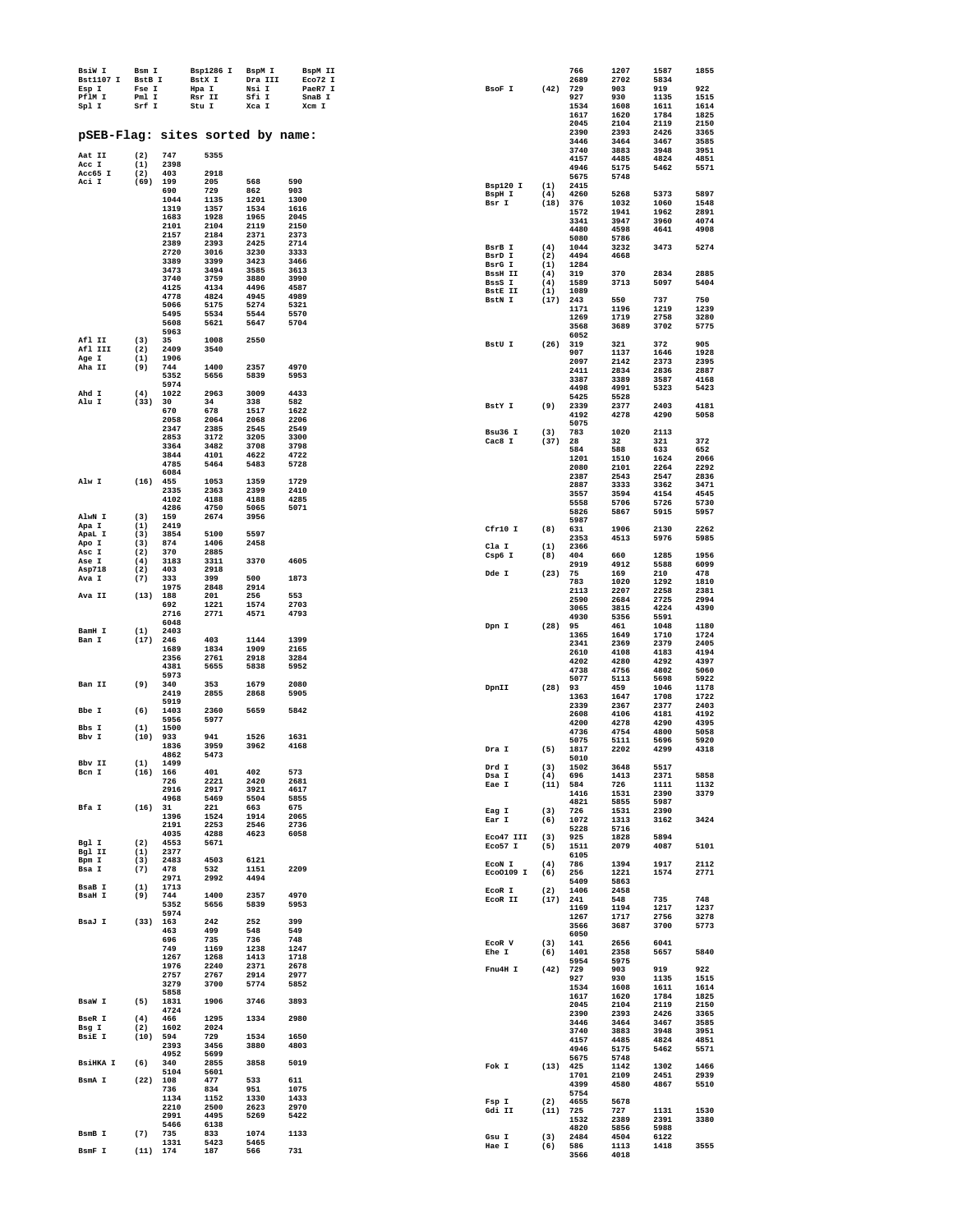| Hae II   | (12)       | 927                 | 1403         | 1830         | 2237         | Mun I          | (1)        | 1899         |              |              |              |
|----------|------------|---------------------|--------------|--------------|--------------|----------------|------------|--------------|--------------|--------------|--------------|
|          |            | 2360                | 3418         | 3788         | 5659         | Nae I          | (3)        | 633          | 2264         | 5987         |              |
|          |            | 5842                | 5896         | 5956         | 5977         | Nar I          | (6)        | 1400         | 2357         | 5656         | 5839         |
| Hae III  | $(31)$ 130 |                     | 175          | 586          | 728          |                |            | 5953         | 5974         |              |              |
|          |            | 764                 | 776          | 989          | 1113         | Nci I          | (16)       | 165          | 400          | 401          | 572          |
|          |            | 1134<br>2118        | 1199<br>2223 | 1418<br>2392 | 1533<br>2417 |                |            | 725<br>2915  | 2220<br>2916 | 2419<br>3920 | 2680<br>4616 |
|          |            | 2645                | 2690         | 3381         | 3555         |                |            | 4967         | 5468         | 5503         | 5854         |
|          |            | 3566                | 3584         | 4018         | 4476         | Nco I          | (1)        | 1413         |              |              |              |
|          |            | 4556                | 4823         | 5410         | 5708         | Nde I          | (1)        | 5604         |              |              |              |
|          |            | 5857                | 5865         | 5989         |              | NgoM I         | (3)        | 631          | 2262         | 5985         |              |
| Hga I    | (12)       | 383                 | 644          | 897          | 1493         | Nhe I          | (3)        | 30           | 2064         | 2545         |              |
|          |            | 2170                | 2385         | 2898         | 3650         | Nla III        | (18)       | 62           | 1207         | 1417         | 1824         |
|          |            | 4228                | 4960         | 5518         | 5987         |                |            | 2577         | 3031         | 3198         | 3544         |
| HgiA I   | (6)        | 340                 | 2855         | 3858         | 5019         |                |            | 4264         | 4755         | 4765         | 4843         |
|          |            | 5104                | 5601         |              |              |                |            | 4879         | 5272         | 5377         | 5461         |
| HgiE II  | (2)        | 4119                | 5599         |              |              |                |            | 5828         | 5901         |              |              |
| Hha I    | (43)       | 321                 | 323          | 372          | 374          | Nla IV         | (39)       | 190          | 203          | 248          | 405          |
|          |            | 650<br>1514         | 907<br>1829  | 926<br>1856  | 1402<br>1928 |                |            | 523<br>895   | 554<br>1146  | 694<br>1223  | 763<br>1401  |
|          |            | 2099                | 2236         | 2331         | 2359         |                |            | 1575         | 1691         | 1836         | 1911         |
|          |            | 2836                | 2838         | 2887         | 2889         |                |            | 1963         | 2167         | 2246         | 2358         |
|          |            | 3164                | 3324         | 3389         | 3417         |                |            | 2405         | 2417         | 2705         | 2718         |
|          |            | 3450                | 3720         | 3787         | 3887         |                |            | 2763         | 2920         | 3286         | 3572         |
|          |            | 4061                | 4170         | 4563         | 4656         |                |            | 3611         | 4383         | 4477         | 4518         |
|          |            | 4993                | 5325         | 5425         | 5528         |                |            | 4729         | 5319         | 5657         | 5840         |
|          |            | 5658                | 5679         | 5812         | 5841         |                |            | 5864         | 5954         | 5975         |              |
|          |            | 5895                | 5955         | 5976         |              | Not I          | (1)        | 2390         |              |              |              |
| HinC II  | (1)        | 2399                |              |              |              | Nru I          | (1)        | 1646         |              |              |              |
| Hind II  | (1)        | 2399                |              |              |              | Nsp7524 I      | (4)        | 1820         | 3540         | 5457         | 5824         |
| HinD III | (1)        | 2383                |              |              |              | NspB II        | (12)       | 590          | 1622         | 2058         | 2373         |
| Hinf I   | (17)       | 444                 | 452          | 793          | 804          |                |            | 3016         | 3364         | 3882         | 4127         |
|          |            | 1439                | 1771         | 2137         | 2256         |                |            | 5068         | 5534         | 5728         | 6084         |
|          |            | 3075                | 3097         | 3118         | 3375         | NspH I         | (4)        | 1824         | 3544         | 5461         | 5828         |
|          |            | 3440<br>6066        | 3515         | 3911         | 4428         | Pac I<br>Pal I | (1)        | 2468<br>130  | 175          | 586          | 728          |
| HinI I   | (9)        | 744                 | 1400         | 2357         | 4970         |                | (31)       | 764          | 776          | 989          | 1113         |
|          |            | 5352                | 5656         | 5839         | 5953         |                |            | 1134         | 1199         | 1418         | 1533         |
|          |            | 5974                |              |              |              |                |            | 2118         | 2223         | 2392         | 2417         |
| HinP I   | (43)       | 319                 | 321          | 370          | 372          |                |            | 2645         | 2690         | 3381         | 3555         |
|          |            | 648                 | 905          | 924          | 1400         |                |            | 3566         | 3584         | 4018         | 4476         |
|          |            | 1512                | 1827         | 1854         | 1926         |                |            | 4556         | 4823         | 5410         | 5708         |
|          |            | 2097                | 2234         | 2329         | 2357         |                |            | 5857         | 5865         | 5989         |              |
|          |            | 2834                | 2836         | 2885         | 2887         | Ple I          | (4)        | 801          | 2145         | 3083         | 3919         |
|          |            | 3162                | 3322         | 3387         | 3415         | Pme I          | (1)        | 1817         |              |              |              |
|          |            | 3448                | 3718         | 3785         | 3885         | PpuM I         | (4)        | 256          | 1221         | 1574         | 2771         |
|          |            | 4059                | 4168         | 4561         | 4654         | Psp1406 I      | (3)        | 2021         | 4659         | 5032         |              |
|          |            | 4991                | 5323         | 5423         | 5526         | PspA I         | (2)        | 399          | 2914         |              |              |
|          |            | 5656                | 5677         | 5810         | 5839         | Pst I          | (3)        | 923          | 931          | 1107         |              |
|          |            | 5893                | 5953         | 5974         |              | Pvu I          | (3)        | 1650         | 4803         | 5699         |              |
| Hpa II   | (32)       | 165                 | 400          | 571          | 632          | Pvu II         | (5)        | 1622         | 2058         | 3364         | 5728         |
|          |            | 725                 | 1403         | 1832         | 1907         |                |            | 6084         |              |              |              |
|          |            | 2131                | 2219         | 2231         | 2263         | Rsa I          | (8)        | 405          | 661          | 1286         | 1957         |
|          |            | 2354<br>3258        | 2419<br>3747 | 2680<br>3894 | 2915<br>3920 | Sac I          | (2)        | 2920<br>340  | 4913<br>2855 | 5589         | 6100         |
|          |            | 4110                | 4514         | 4548         | 4615         | Sac II         | (1)        | 2374         |              |              |              |
|          |            | 4725                | 4967         | 5468         | 5502         | Sal I          | (1)        | 2397         |              |              |              |
|          |            | 5854                | 5977         | 5986         | 6001         | Sap I          | (2)        | 3162         | 3424         |              |              |
| Hph I    | (13)       | 1159                | 1185         | 1403         | 4277         | Sau3A I        | (28)       | 93           | 459          | 1046         | 1178         |
|          |            | 4504                | 4918         | 5126         | 5159         |                |            | 1363         | 1647         | 1708         | 1722         |
|          |            | 5443                | 5452         | 5945         | 5990         |                |            | 2339         | 2367         | 2377         | 2403         |
|          |            | 6071                |              |              |              |                |            | 2608         | 4106         | 4181         | 4192         |
| Kas I    | (6)        | 1399                | 2356         | 5655         | 5838         |                |            | 4200         | 4278         | 4290         | 4395         |
|          |            | 5952                | 5973         |              |              |                |            | 4736         | 4754         | 4800         | 5058         |
| Kpn I    | (2)        | 407                 | 2922         |              |              |                |            | 5075         | 5111         | 5696         | 5920         |
| Mae I    | (16)       | 31                  | 221          | 663          | 675          | Sau96 I        | (29)       | 128          | 173          | 188          | 201          |
|          |            | 1396                | 1524         | 1914         | 2065         |                |            | 256          | 553          | 692          | 762          |
|          |            | 2191                | 2253         | 2546         | 2736         |                |            | 775          | 987          | 1198         | 1221         |
|          |            | 4035                | 4288         | 4623         | 6058         |                |            | 1574         | 2221         | 2415         | 2416         |
| Mae II   | (10)       | 744                 | 1083         | 1124         | 2021         |                |            | 2643<br>2771 | 2688<br>4475 | 2703         | 2716         |
|          |            | 2304<br>5352        | 4243<br>5794 | 4659         | 5032         |                |            | 4793         | 5409         | 4554<br>5706 | 4571<br>5863 |
| Mae III  | (20)       | 39                  | 996          | 1024         | 1089         |                |            | 6048         |              |              |              |
|          |            | 1233                | 2333         | 2349         | 2554         | Sca I          | (1)        | 4913         |              |              |              |
|          |            | 3032                | 3896         | 3959         | 4075         | SCrF I         | (33)       | 165          | 243          | 400          | 401          |
|          |            | 4358                | 4689         | 4747         | 4900         |                |            | 550          | 572          | 725          | 737          |
|          |            | 5088                | 5476         | 5767         | 5787         |                |            | 750          | 1171         | 1196         | 1219         |
| Mbo I    | (28)       | 93                  | 459          | 1046         | 1178         |                |            | 1239         | 1269         | 1719         | 2220         |
|          |            | 1363                | 1647         | 1708         | 1722         |                |            | 2419         | 2680         | 2758         | 2915         |
|          |            | 2339                | 2367         | 2377         | 2403         |                |            | 2916         | 3280         | 3568         | 3689         |
|          |            | 2608                | 4106         | 4181         | 4192         |                |            | 3702         | 3920         | 4616         | 4967         |
|          |            | 4200                | 4278         | 4290         | 4395         |                |            | 5468         | 5503         | 5775         | 5854         |
|          |            | 4736                | 4754         | 4800         | 5058         |                |            | 6052         |              |              |              |
| Mbo II   |            | 5075<br>$(14)$ 1088 | 5111<br>1301 | 5696<br>1447 | 5920<br>1504 | Sec I          | (33) 163   | 463          | 242<br>499   | 252<br>548   | 399<br>549   |
|          |            | 1532                | 3178         | 3412         | 4201         |                |            | 696          | 735          | 736          | 748          |
|          |            | 4274                | 5029         |              |              |                |            |              |              |              | 1247         |
|          |            |                     |              |              |              |                |            |              |              |              |              |
| Mlu I    |            | 5704                |              | 5107         | 5216         |                |            | 749<br>1267  | 1169<br>1268 | 1238<br>1413 | 1718         |
| Mme I    | (1)        | 2409                | 5916         |              |              |                |            | 1976         | 2240         | 2371         | 2678         |
|          | (6)        | 831                 | 1108         | 2979         | 3031         |                |            | 2757         | 2767         | 2914         | 2977         |
|          |            | 3754                | 3938         |              |              |                |            | 3279         | 3700         | 5774         | 5852         |
| Mnl I    | (52)       | 218                 | 370          | 389          | 434          |                |            | 5858         |              |              |              |
|          |            | 462                 | 486          | 508          | 512          | SfaN I         | $(21)$ 187 |              | 446          | 643          | 940          |
|          |            | 568                 | 778          | 874          | 1170         |                |            | 1487         | 1544         | 1676         | 1722         |
|          |            | 1273                | 1306         | 1312         | 1315         |                |            | 2090         | 2702         | 2960         | 3636         |
|          |            | 1321                | 1351         | 1354         | 1369         |                |            | 4688         | 4881         | 5128         | 5489         |
|          |            | 1376                | 1392         | 1456         | 1797         |                |            | 5581         | 5619         | 5657         | 5973         |
|          |            | 1798                | 1882         | 1971         | 2066         |                |            | 5985         |              |              |              |
|          |            | 2108                | 2162         | 2178         | 2415         | Sfc I          | $(10)$ 15  |              | 919          | 927          | 1103         |
|          |            | 2733                | 2885         | 2904         | 2949         |                |            | 1498         | 2530         | 3805         | 3996         |
|          |            | 2976<br>3438        | 3000<br>3648 | 3060<br>3721 | 3389<br>3972 | Sma I          | (2)        | 4674<br>401  | 6092<br>2916 |              |              |
|          |            | 4372                | 4453         | 4599         | 4805         | Spe I          | (1)        | 662          |              |              |              |
|          |            | 5400                | 5458         | 5718         | 6002         | Sph I          | (1)        | 5828         |              |              |              |
| Msc I    | (3)        | 586                 | 1113         | 1418         |              | Ssp I          | (2)        | 3083         | 5237         |              |              |
| Mse I    | (26) 36    |                     | 1009         | 1121         | 1151         | Sty I          | (7)        | 252          | 463          | 1247         | 1413         |
|          |            | 1175                | 1816         | 2201         | 2464         |                |            | 2240         | 2767         | 2977         |              |
|          |            | 2468                | 2551         | 3085         | 3183         | Taq I          | (12)       | 796          | 1040         | 1351         | 1362         |
|          |            | 3311                | 3370         | 4246         | 4298         |                |            | 1707         | 2071         | 2213         | 2366         |
|          |            | 4303                | 4317         | 4370         | 4605         |                |            | 2398         | 3078         | 3640         | 5084         |
|          |            | 4644                | 5009         | 5381         | 5562         | Tfi I          | (7)        | 444          | 804          | 1439         | 1771         |
|          |            | 5759                | 6029         |              |              |                |            | 3118         | 3375         | 3515         |              |
| Msl I    | (2)        | 4685                | 4844         |              |              | Tsp45 I        | (7)        | 1024         | 1233         | 2349         | 4689         |
| Msp I    | $(32)$ 165 |                     | 400          | 571          | 632          |                |            | 4900         | 5476         | 5787         |              |
|          |            | 725                 | 1403         | 1832         | 1907         | Tth111 I       | (4)        | 392          | 813          | 1219         | 2907         |
|          |            | 2131<br>2354        | 2219<br>2419 | 2231<br>2680 | 2263<br>2915 | Tth111 II      | (9)        | 147<br>2280  | 424<br>2662  | 615<br>4129  | 634<br>4138  |
|          |            | 3258                |              | 3894         | 3920         |                |            | 4168         |              |              |              |
|          |            | 4110                | 3747<br>4514 | 4548         | 4615         | Vsp I          | (4)        | 3183         | 3311         | 3370         | 4605         |
|          |            | 4725                | 4967         | 5468         | 5502         | Xba I          | (2)        | 220          | 2735         |              |              |
|          |            | 5854                | 5977         | 5986         | 6001         | Xho II         | (9)        | 2339         | 2377         | 2403         | 4181         |
| MspA1 I  | $(12)$ 590 |                     | 1622         | 2058         | 2373         |                |            | 4192         | 4278         | 4290         | 5058         |
|          |            | 3016<br>5068        | 3364<br>5534 | 3882<br>5728 | 4127<br>6084 | Xma I          | (2)        | 5075<br>399  | 2914         |              |              |